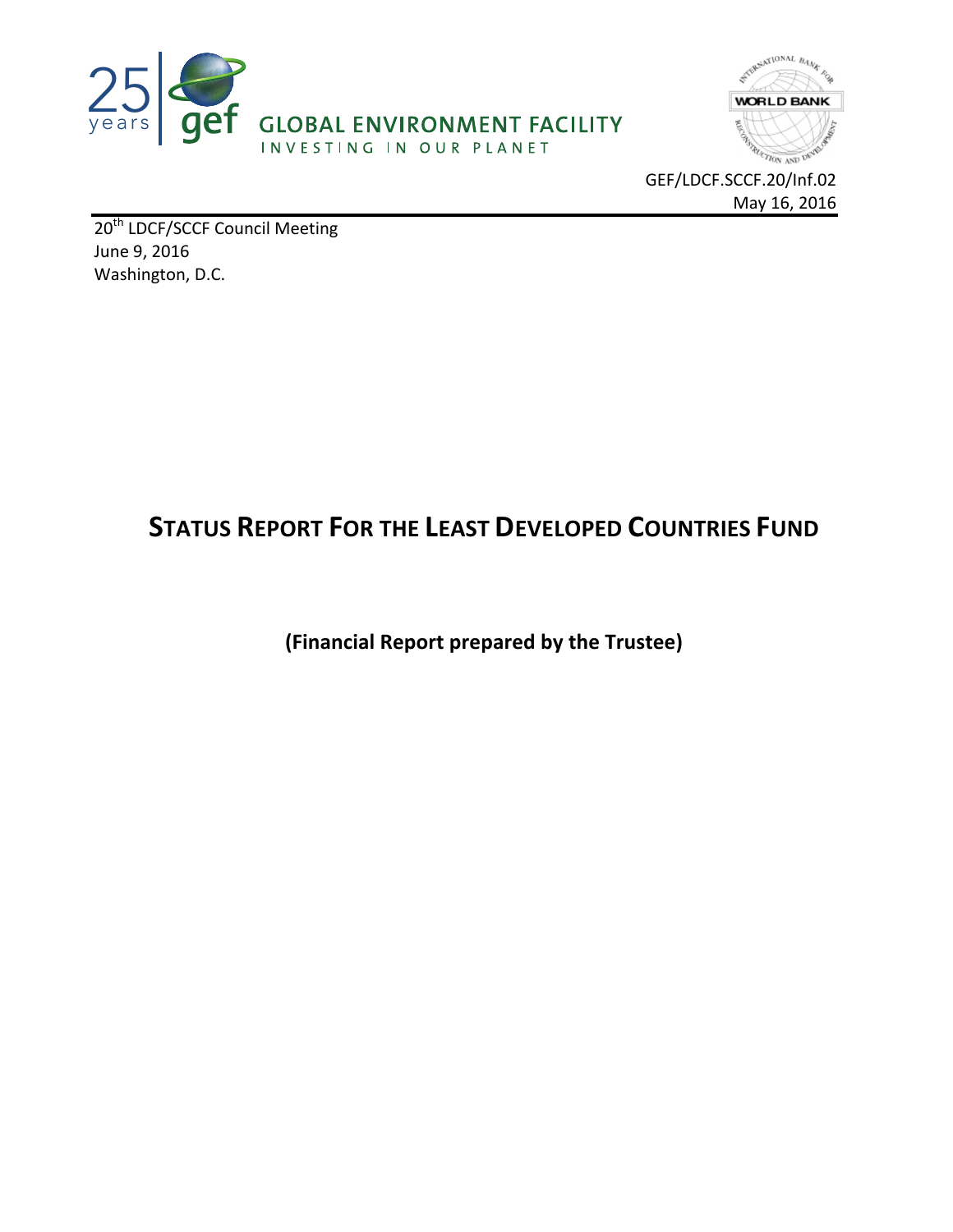

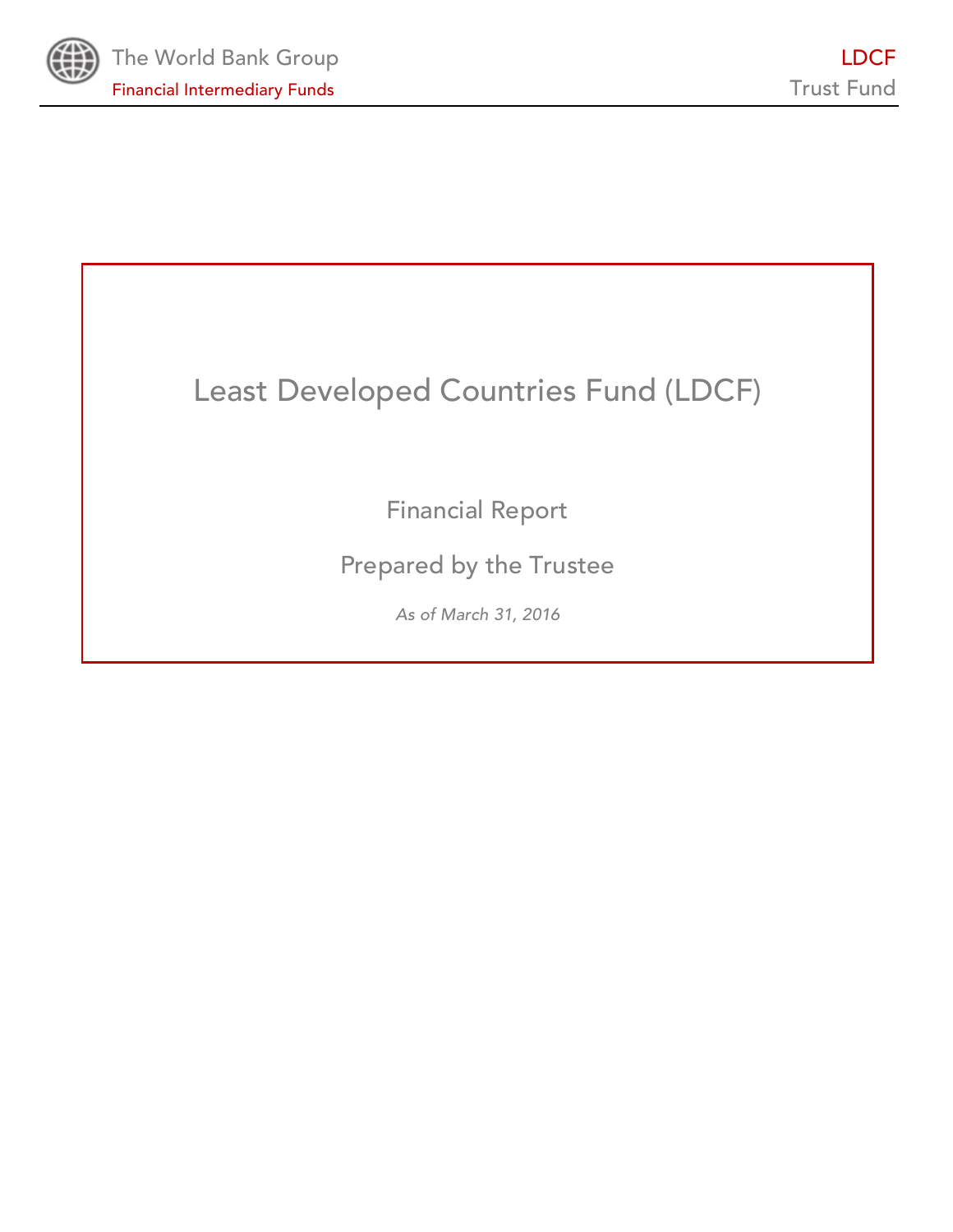

# **Table of Contents**

| Annex I - Cumulative Funding Decisions Details by Activity and Agency as of March 31, 201611 |  |
|----------------------------------------------------------------------------------------------|--|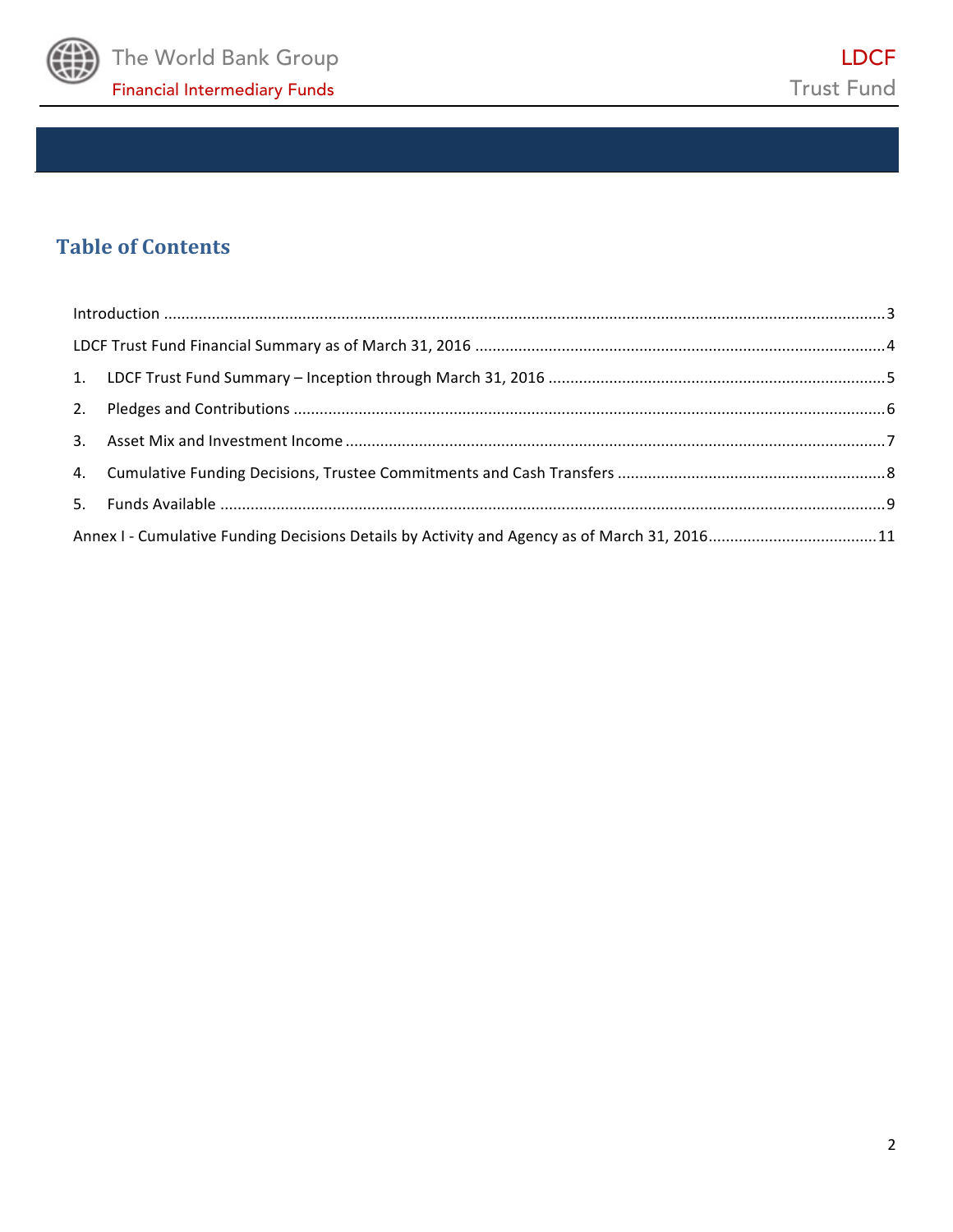

## **Introduction**

The information contained in this report is prepared based on financial information of the Least Developed Countries Fund as of March 31, 2016.

The LDCF was established following the decision of the Conference of the Parties to the United Nations Framework Convention on Climate Change (the "UNFCCC") at its Seventh Session ("COP 7") in November 2001 to invite the Global Environment Facility ("GEF") to operate such a fund (Decision 7/CP.7 of the UNFCCC). At its May 15-17, 2002 biannual meeting, the GEF Council (the "Council") approved the arrangements proposed for the establishment of such a fund and invited IBRD to act as its Trustee (GEF/C.19/6).

The report is produced by the Trustee in accordance with the Trustee's role as set forth in the paper entitled Arrangements for the Establishment of the New Climate Change Funds (GEF/C.19/6) which states:

*"[…] the World Bank would be responsible for the financial management of each fund, including: […] (iv) the preparation*  of financial reports regarding the investment and use of the funds' resources; and (v) regular reporting to the Council on the status of the funds' resources."

This report provides (i) a snapshot of the financial situation of the LDCF Trust Fund since its inception to March 31, 2016 and some of the recent developments from October 1, 2015 to March 31, 2016; (ii) the status of pledges and contributions, and (iii) the details of financial activities of the LDCF Trust Fund.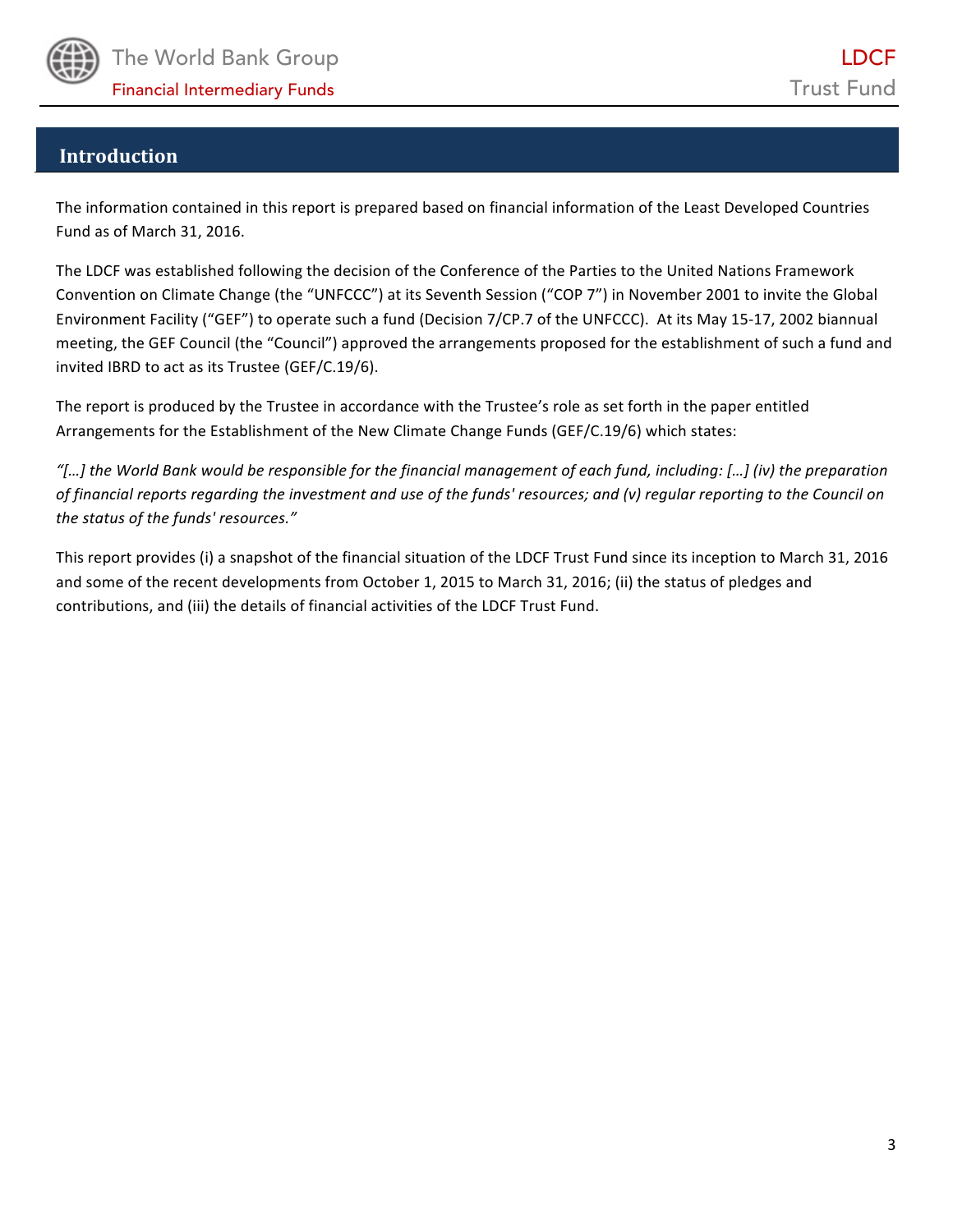

## **LDCF Trust Fund Financial Summary as of March 31, 2016**

#### *Pledges and Contributions*:

As of March 31, 2016, 25 donors pledged and signed Contribution Agreements amounting to USDeq. 1,193.75 million. The Trustee has received USDeq. 991.57 million in cash to date from these donors.

#### *Investment Income:*

As of March 31, 2016 the LDCF Trust Fund earned investment income of approximately USD 26.38 million on the undisbursed balance of the Trust Fund and USD 0.34 million as investment income from external agencies . The LDCF Trust Fund liquid portfolio has returned 0.46% $^1$  through the calendar year to date.

#### *Funding Approvals and Trustee Commitments:*

As of March 31, 2016 cumulative funding decisions by the Council and the CEO amounted to USD 1,008.46 million. Of the cumulative amount approved, USD 910.97 million was for projects and project preparation activities, USD 88.05 million was for fees, and USD 9.45 million was for administrative expenses and corporate activities of the LDCF.

Funding approved by the Council and the CEO is committed by the Trustee and transferred following established procedures for all financial transactions as agreed between the Trustee and the Agencies. The Trustee has committed a total amount of USD 743.79 million, of which USD 660.87 million relates to projects and project preparation activities, USD 73.47 million to fees, and USD 9.45 million to cover corporate activities and administrative expenses.

#### *Cash Transfers:*

Cash transfers were made to Agencies on an as-needed basis to meet their projected disbursement requirements. Out of the cumulative commitments of USD 743.79 million, upon request from Agencies, the Trustee transferred USD 413.46 million. The balance USD 330.33 million remains payable as of March 31, 2016.

#### Funds Held in Trust and Funds Available for Council and CEO Funding Decisions

**Funds Held in Trust** reflect financial activities related to donor payments (cash and promissory notes), encashment of promissory notes, investment income, cash transfers, and the revaluation of the balance of promissory notes, if any, at month-end. Funds Held in Trust as of March 31, 2016 amounted to USD 604.84 million.

**Funds available to support Council or CEO decision amounted to USD 9.84 million as of March 31, 2016. This** represents a decrease of USD 22.78 million compared to funds available as of September 30, 2015. New funding approvals by the Council and CEO from October 1, 2015 to March 31, 2016 exceeded the receipt of new funds from donors during the same period.

 

 $1$  Represents non-annualized rate of return.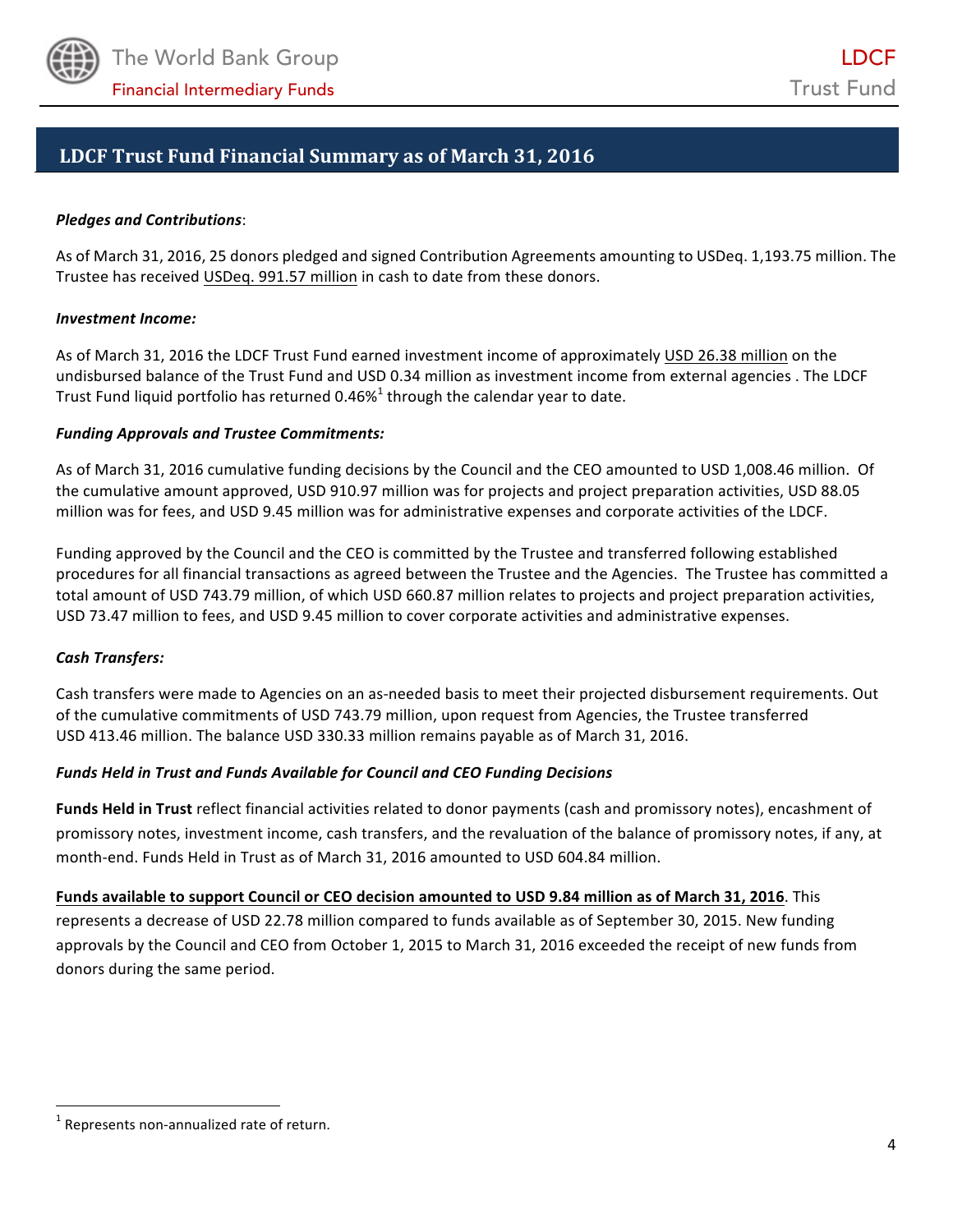

# **1. LDCF Trust Fund Summary – Inception through March 31, 2016<sup>2</sup>**

*In USD millions* 

|                                                              | <b>Total</b> | % of Total |
|--------------------------------------------------------------|--------------|------------|
| <b>Donor Pledges and Contributions</b>                       |              |            |
| Contributions                                                | 1,022.02     | 85.6%      |
| Pledges                                                      | 171.74       | 14.4%      |
| <b>Total Pledges and Contributions</b>                       | 1,193.75     | 100.0%     |
|                                                              |              |            |
| <b>Cumulative Resources</b>                                  |              |            |
| Resources received                                           |              |            |
| Cash Receipts                                                | 991.57       | 81.2%      |
| Investment Income earned                                     | 26.38        | 2.2%       |
| Investment Income Received from external grants              | 0.34         | $0.0\%$    |
| <b>Total Resources Received</b>                              | 1,018.30     | 83.4%      |
| Resources not yet received                                   |              |            |
| Contributions not yet paid                                   | 30.44        | 2.5%       |
| Pledges                                                      | 171.74       | 14.1%      |
| Total resources not yet received                             | 202.18       | 16.6%      |
| <b>Total Potential Resources (A)</b>                         | 1,220.48     | 100.0%     |
|                                                              |              |            |
| <b>Cumulative Funding Decisions</b>                          |              |            |
| Projects                                                     | 910.97       | 90.3%      |
| Fees                                                         | 88.05        | 8.7%       |
| <b>Administrative Budgets</b>                                | 9.45         | 0.9%       |
| <b>Total Funding Decisions Net of Cancellations (B)</b>      | 1,008.46     | 100.0%     |
| Total Potential Resources Net of Funding Decisions (A) - (B) | 212.02       |            |
| <b>Funds Available</b>                                       |              |            |
| <b>Funds Held in Trust</b>                                   | 604.84       |            |
| <b>Approved Amounts Pending Cash Transfers</b>               | 595.00       |            |
| <b>Funding Decisions Pending Council Approval</b>            |              |            |
| Total Funds Available to Support Council / CEO Decisions     | 9.84         |            |
|                                                              |              |            |

 2 Totals may not add up due to rounding.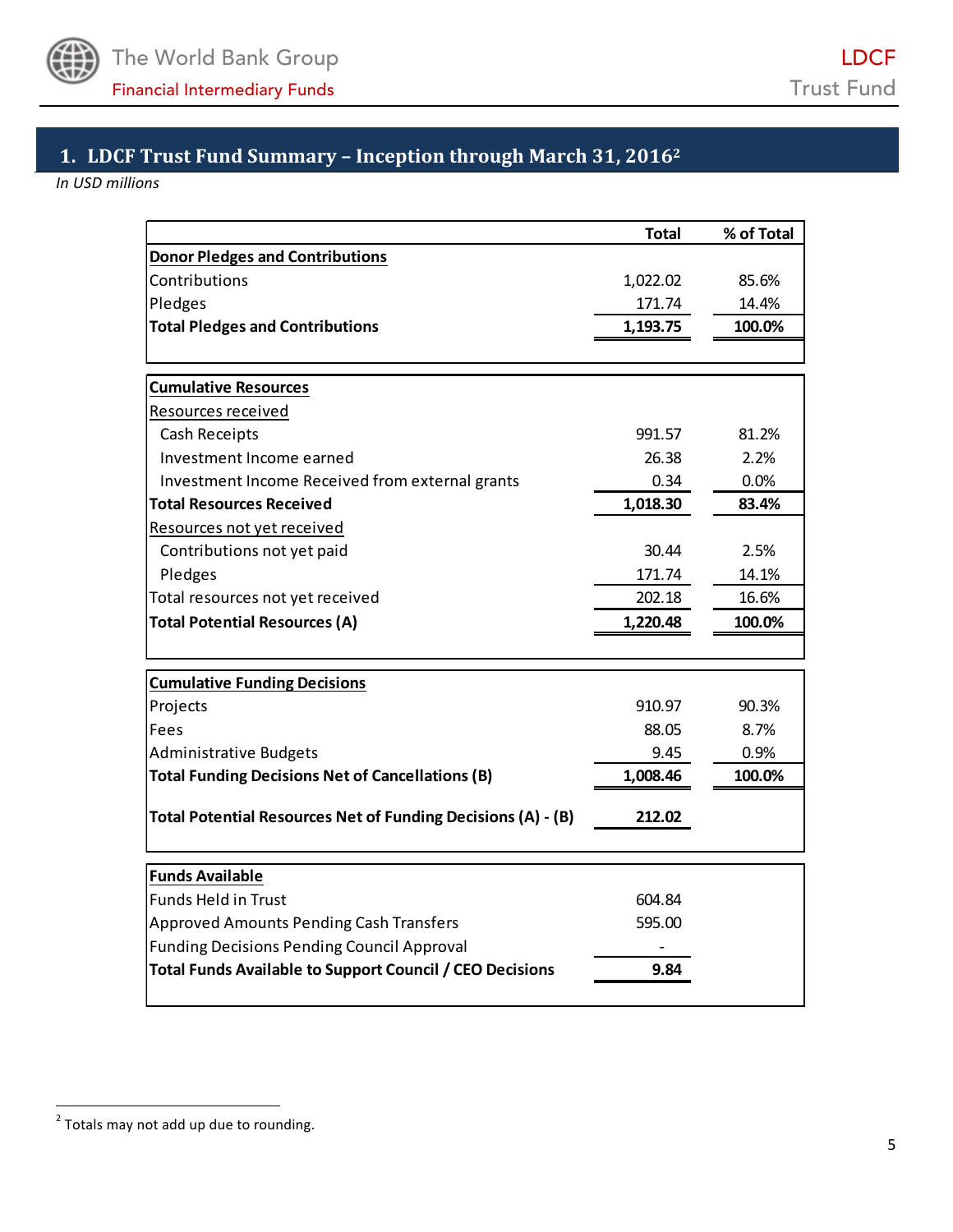

# **2. Pledges and Contributions<sup>3</sup>**

#### *In USD millions*

|                      |                                | <b>Total Pledges Outstanding and</b> |                            |                          |                          |               |                                          |           |                   |                          |
|----------------------|--------------------------------|--------------------------------------|----------------------------|--------------------------|--------------------------|---------------|------------------------------------------|-----------|-------------------|--------------------------|
|                      | <b>Contributions Finalized</b> |                                      | <b>Pledges Outstanding</b> |                          |                          |               | <b>Contribution Agreements Finalized</b> |           |                   |                          |
|                      |                                |                                      |                            |                          |                          |               | <b>Paid (Receipts)</b>                   |           | Unpaid            |                          |
|                      |                                |                                      | $4 = 6 + 9 +$              |                          |                          |               |                                          |           |                   |                          |
| 1                    | $\overline{2}$                 | $3 = 5 + 7$                          | 11                         | 5                        | 6                        | $7 = 8 + 10$  | 8                                        | 9         | 10                | 11                       |
| Contributing         |                                |                                      |                            |                          |                          | Total         | Amount                                   |           | <b>Amount Due</b> |                          |
| Participant          | Currency                       | Amount                               | USDeq. a/                  | Amount                   | USDeq. b/                | Contributions | Paid in                                  | USDeq. c/ | in Currency       | USDeq. b/                |
| Australia            | <b>AUD</b>                     | 46.50                                | 42.97                      |                          |                          | 46.50         | 46.50                                    | 42.97     |                   |                          |
| Austria              | <b>EUR</b>                     | 1.90                                 | 2.67                       |                          |                          | 1.90          | 1.90                                     | 2.67      |                   |                          |
| Belgium              | <b>EUR</b>                     | 49.44                                | 64.91                      |                          |                          | 49.44         | 49.44                                    | 64.91     |                   |                          |
| Canada<br>e/         | CAD                            | 66.00                                | 55.15                      | 36.00                    | 27.79                    | 30.00         | 30.00                                    | 27.36     |                   |                          |
| Czech Republic       | <b>EUR</b>                     | 0.02                                 | 0.03                       | $\sim$                   | $\overline{a}$           | 0.02          | 0.02                                     | 0.03      |                   |                          |
| Denmark              | <b>DKK</b>                     | 376.40                               | 63.15                      | 156.00                   | 23.82                    | 220.40        | 220.40                                   | 39.33     |                   |                          |
| Finland              | <b>EUR</b>                     | 31.60                                | 40.86                      | $\overline{\phantom{a}}$ | $\overline{\phantom{a}}$ | 31.60         | 31.60                                    | 40.86     |                   |                          |
| France               | <b>EUR</b>                     | 35.85                                | 43.06                      | 25.00                    | 28.44                    | 10.85         | 10.85                                    | 14.62     |                   |                          |
| Germany              | <b>EUR</b>                     | 215.00                               | 275.99                     | $\overline{\phantom{a}}$ | $\overline{\phantom{a}}$ | 215.00        | 190.00                                   | 247.54    | 25.00             | 28.44                    |
| Hungary              | <b>EUR</b>                     | 1.00                                 | 1.34                       | $\overline{\phantom{a}}$ | $\overline{\phantom{a}}$ | 1.00          | 1.00                                     | 1.34      |                   |                          |
| Iceland              | <b>USD</b>                     | 0.78                                 | 0.78                       | $\overline{\phantom{a}}$ | $\overline{\phantom{a}}$ | 0.78          | 0.78                                     | 0.78      |                   |                          |
| Ireland<br>d/        | <b>EUR</b>                     | 11.73                                | 14.19                      | 5.00                     | 5.69                     | 6.73          | 6.73                                     | 8.51      |                   |                          |
|                      | <b>USD</b>                     | 8.00                                 | 8.00                       | $\overline{a}$           | $\overline{\phantom{a}}$ | 8.00          | 8.00                                     | 8.00      |                   | $\overline{\phantom{a}}$ |
| Italy                | <b>USD</b>                     | 3.00                                 | 3.00                       |                          | $\overline{\phantom{a}}$ | 3.00          | 1.00                                     | 1.00      |                   | 2.00                     |
| Japan                | <b>USD</b>                     | 0.25                                 | 0.25                       |                          | $\overline{\phantom{a}}$ | 0.25          | 0.25                                     | 0.25      |                   |                          |
| Luxembourg d/        | <b>EUR</b>                     | 1.00                                 | 1.58                       |                          |                          | 1.00          | 1.00                                     | 1.58      |                   |                          |
|                      | <b>USD</b>                     | 4.12                                 | 4.12                       |                          |                          | 4.12          | 4.12                                     | 4.12      |                   |                          |
| Netherlands d/       | <b>EUR</b>                     | 55.20                                | 73.17                      |                          | $\overline{\phantom{a}}$ | 55.20         | 55.20                                    | 73.17     |                   |                          |
|                      | <b>USD</b>                     | 2.10                                 | 2.10                       |                          |                          | 2.10          | 2.10                                     | 2.10      |                   |                          |
| New Zealand          | <b>NZD</b>                     | 8.10                                 | 5.81                       |                          |                          | 8.10          | 8.10                                     | 5.81      |                   |                          |
| Norway<br>d/         | <b>NOK</b>                     | 180.00                               | 30.16                      |                          |                          | 180.00        | 180.00                                   | 30.16     |                   |                          |
|                      | <b>USD</b>                     | 2.00                                 | 2.00                       |                          |                          | 2.00          | 2.00                                     | 2.00      |                   |                          |
| Portugal             | <b>EUR</b>                     | 0.05                                 | 0.06                       |                          |                          | 0.05          | 0.05                                     | 0.06      |                   |                          |
| Romania              | <b>EUR</b>                     | 0.15                                 | 0.21                       |                          | $\overline{a}$           | 0.15          | 0.15                                     | 0.21      |                   |                          |
| Spain                | <b>EUR</b>                     | 1.35                                 | 1.77                       |                          |                          | 1.35          | 1.35                                     | 1.77      |                   |                          |
| Sweden               | <b>SEK</b>                     | 632.00                               | 90.32                      | 100.00                   | 12.32                    | 532.00        | 532.00                                   | 78.00     |                   |                          |
| Switzerland          | CHF                            | 16.05                                | 15.94                      | 5.25                     | 5.46                     | 10.80         | 10.80                                    | 10.49     |                   |                          |
| United Kingdom       | GBP                            | 122.00                               | 191.94                     | 30.00                    | 43.21                    | 92.00         | 92.00                                    | 148.73    |                   |                          |
| <b>United States</b> | <b>USD</b>                     | 158.20                               | 158.20                     | 25.00                    | 25.00                    | 133.20        | 133.20                                   | 133.20    |                   |                          |
|                      |                                |                                      | 1,193.75                   |                          | 171.74                   |               |                                          | 991.57    |                   | 30.44                    |

a/ Represents (1) the actual US dollar value of paid-in cash contributions and (2) March 31, 2016 value of amount pending FX.

b/ Valued at the exchange rates available on March 31, 2016.

c/ Represents the actual US dollar value of paid-in cash contributions.

d/ Contributions made in more than one currency.

e/ Includes pledge of CAD 6 million made by Government of Quebec.

• The above table shows the total pledges and contributions to the LDCF, including pledges made at COP21 in December 2015. As of March 31, 2016, the Trustee had entered into Contribution Agreements/Contribution Arrangements with 25 donors for a total of USD eq. 1,193.75 million and received USD 991.57 million in cash to date from these donors.

<u> 1989 - Johann Barn, mars ann an t-Amhain an t-Amhain an t-Amhain an t-Amhain an t-Amhain an t-Amhain an t-Amh</u>

 $3$  Totals may not add up due to rounding.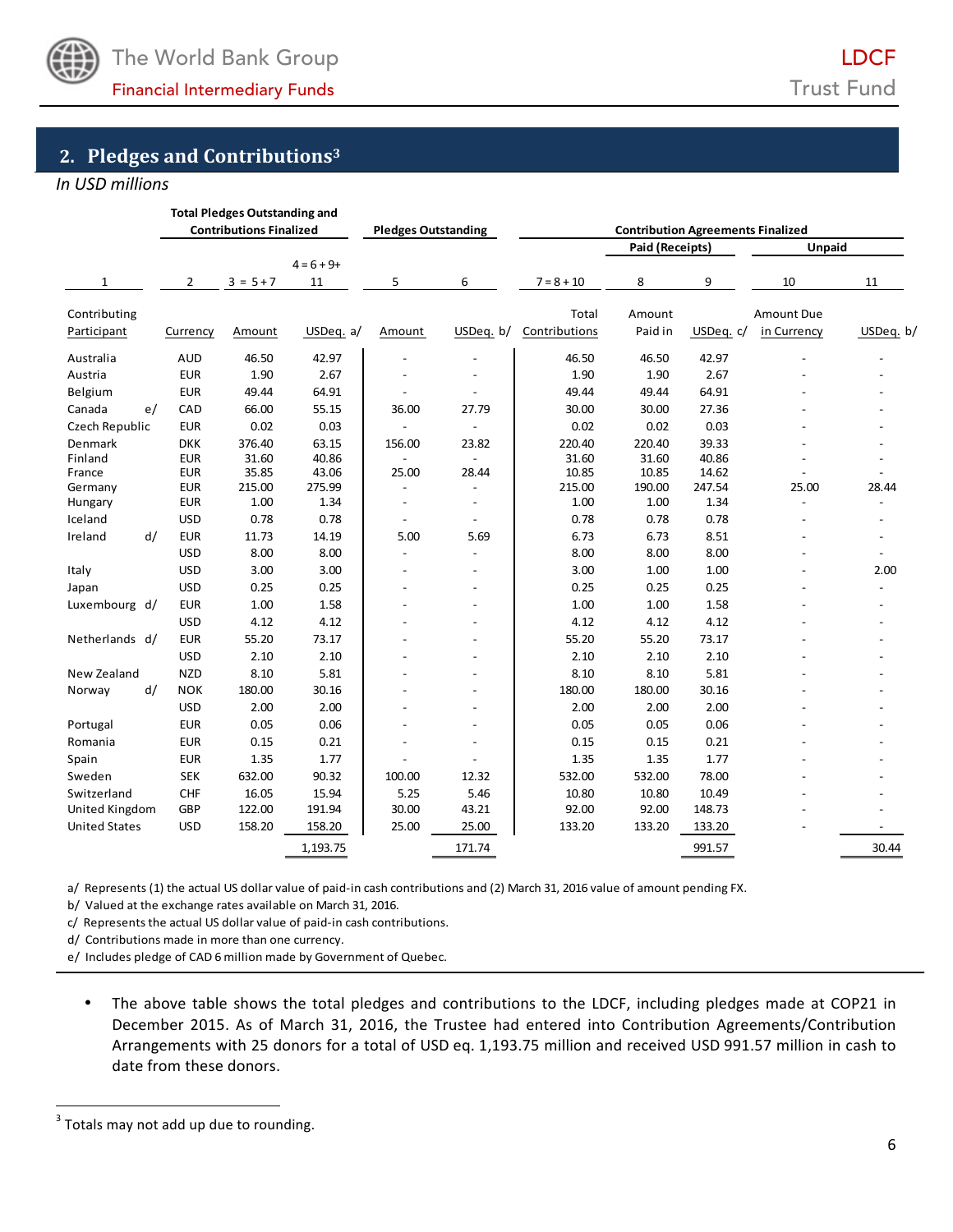

### **3. Asset Mix and Investment Income**

#### **ASSET MIX**

Funds held in trust by the World Bank (as the Trustee) are maintained in a commingled investment portfolio (the "Pool") for all trust funds administered by the World Bank. The assets in the Pool are managed in accordance with the investment strategy established for all trust funds administered by the World Bank. The chart reflects the asset mix of the portfolio in which LDCF funds are invested as of March 31, 2016.



swaps. Such swap instruments are used to implement currency hedges on bond positions within the portfolio. These hedges remain in *place.*

#### **INVESTMENT RETURNS**

The LDCF funds are invested in accordance with the investment strategy established for all of the trust funds administered by the World Bank. On July 1st, 2015, the World Bank formally adopted the Conditional Value-at-Risk (CVaR) measure as the risk constraint in the management of trust funds. Funds are managed such that the expected maximum loss, as measured by the CVaR, at the portfolio's investment horizon, is not to exceed 1% with 99% confidence. The LDCF Trust Fund liquid portfolio (which totaled approximately USD 604.84 million at end-March 2016) earned approximately USD 26.38 million in investment income since inception.

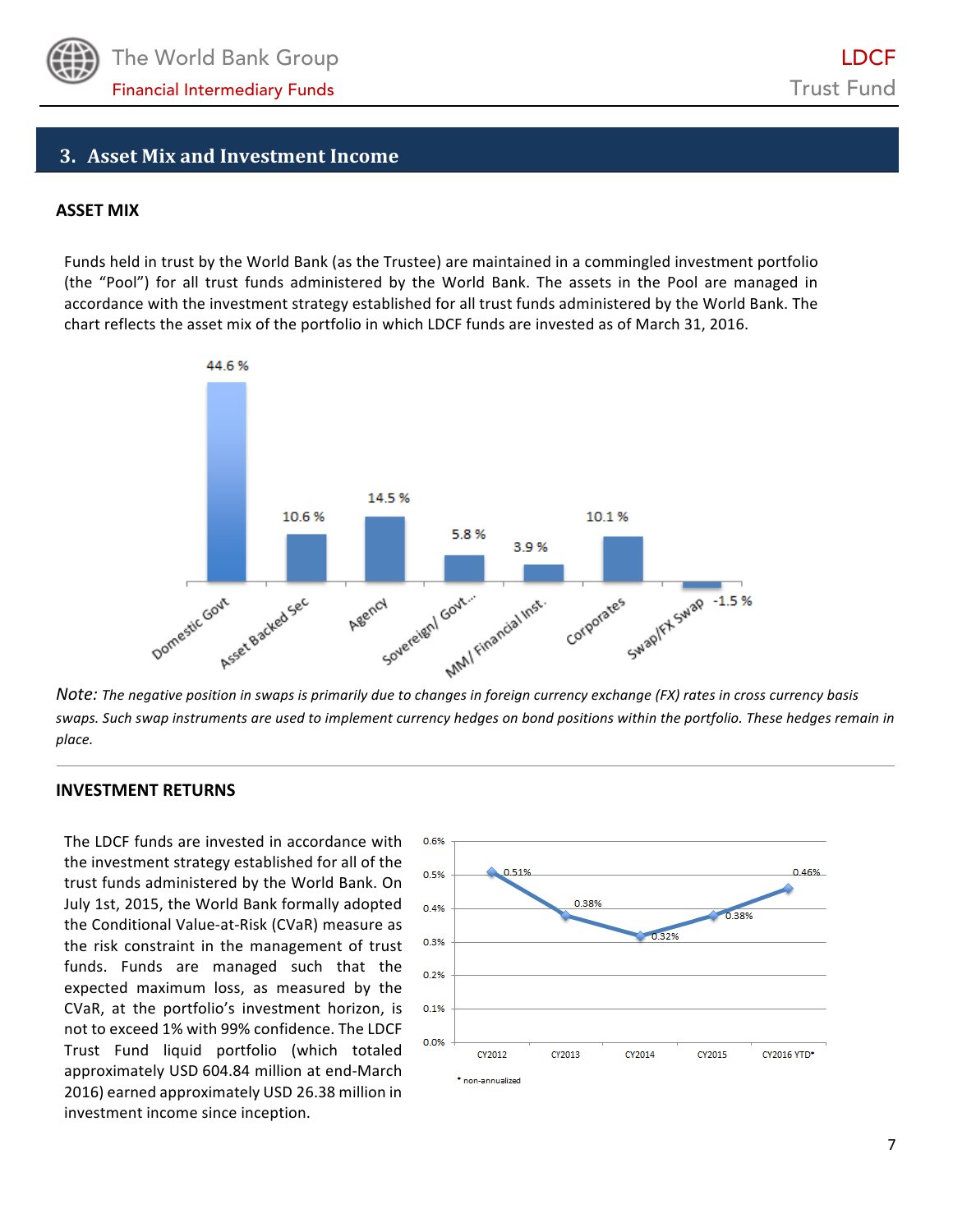

## **4. Cumulative Funding Decisions, Trustee Commitments and Cash Transfers**

#### **FUNDING DECISIONS BY ACTIVITY**

Since inception to March 31, 2016 funding approvals made by the LDCF/SCCF Council totaled USD 1,008.46 million. Projects represent about 90%, fees for Agencies 9%, and corporate budgets for the Secretariat, the Trustee, STAP and Evaluation Office 1%.



#### **PROJECT FUNDING DECISIONS BY AGENCY**

The pie chart shows project funding decisions by Agency. Of the total USD 910.97 million of approved projects to date, 53% has been allocated to UNDP, 12% to UNEP and 11% to AfDB. 

The bar chart below shows the projects funding decisions, commitments and transfers by Agency. Details of funding approvals, commitments and cash transfers can be found in Annex 1.

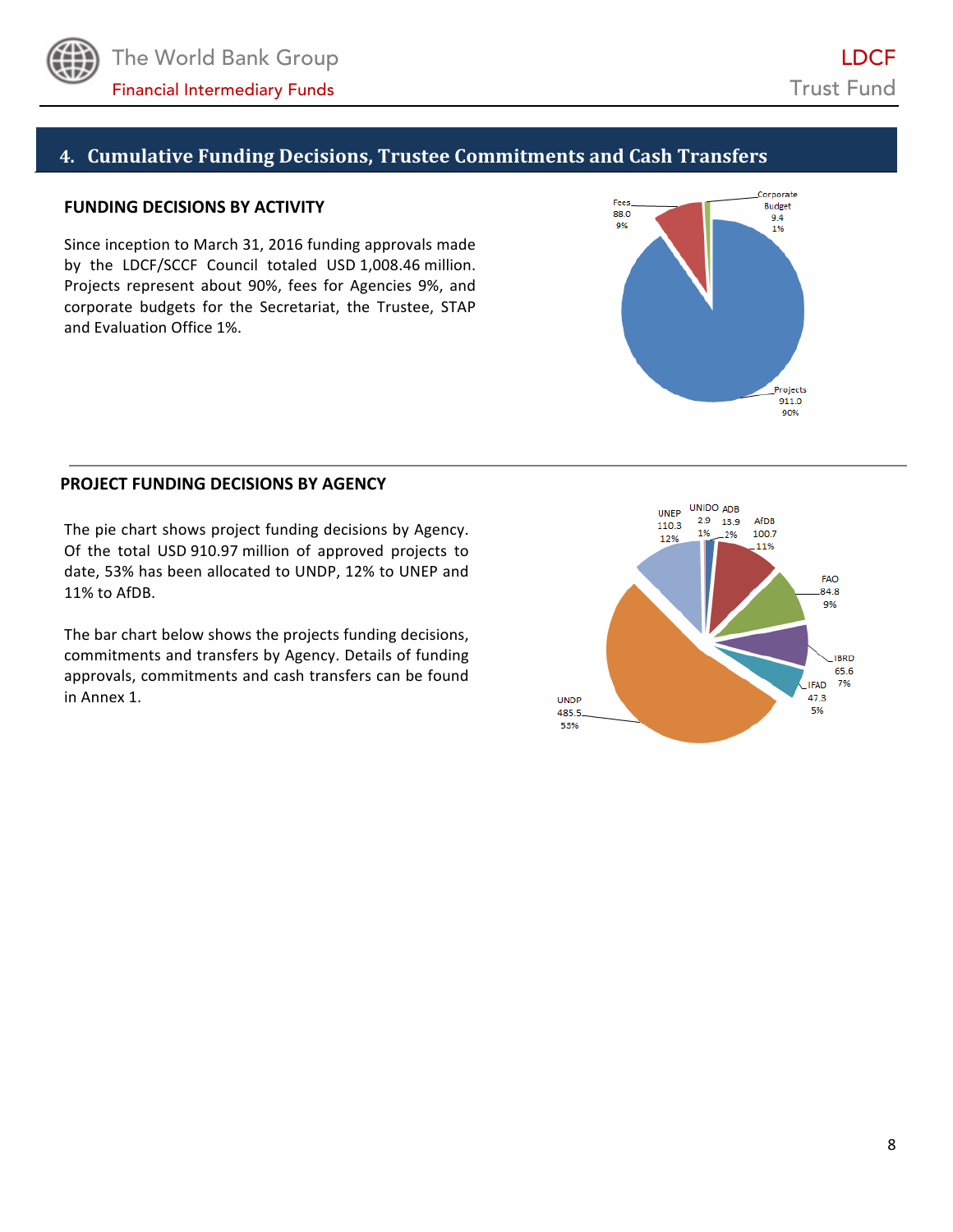



# **5. Funds Available<sup>4</sup>**

#### *In USD millions*

|                                                                                                                                                           | (a)                       | As of March 31, 2016 |                           | As of September 30, 2015 | Change<br>$(c) = (a) - (b)$ |         |
|-----------------------------------------------------------------------------------------------------------------------------------------------------------|---------------------------|----------------------|---------------------------|--------------------------|-----------------------------|---------|
| 1. Funds held in Trust<br>a. Cash and investments<br>b. Unencashed promissory notes                                                                       | 604.84                    | 604.84               | 608.35<br>۰               | 608.35                   | (3.51)                      | (3.51)  |
| 2. Approved Amounts Pending Cash Transfers to Agencies<br>a. Trustee committed<br>b. Approved by Council/CEO pending Endorsement<br>c. Umbrella set-aside | 330.33<br>251.02<br>13.65 | 595.00               | 295.90<br>239.91<br>28.48 | 564.29                   | 34.42<br>11.11<br>(14.83)   | 30.71   |
| 3. Funding Decsions Pending for the Council Approval                                                                                                      |                           |                      |                           | 11.45 $/a$               |                             | (11.45) |
| 4. Funds Available to Support Council or CEO Decisions (4=1-2-3)                                                                                          |                           | 9.84                 |                           | 32.61                    |                             | (22.78) |
| /a Work Program presented for the Council approval in October 2015.                                                                                       |                           |                      |                           |                          |                             |         |

### Highlights for the period October 1, 2015 through March 31, 2016:

Funds Held in Trust represent cumulative receipts and investment income less cumulative cash transfers, and amount to USD 604.84 million as of March 31, 2016. Funds Held in Trust decreased by USD 3.51 million primarily due to:

 4 Totals may not add up due to rounding.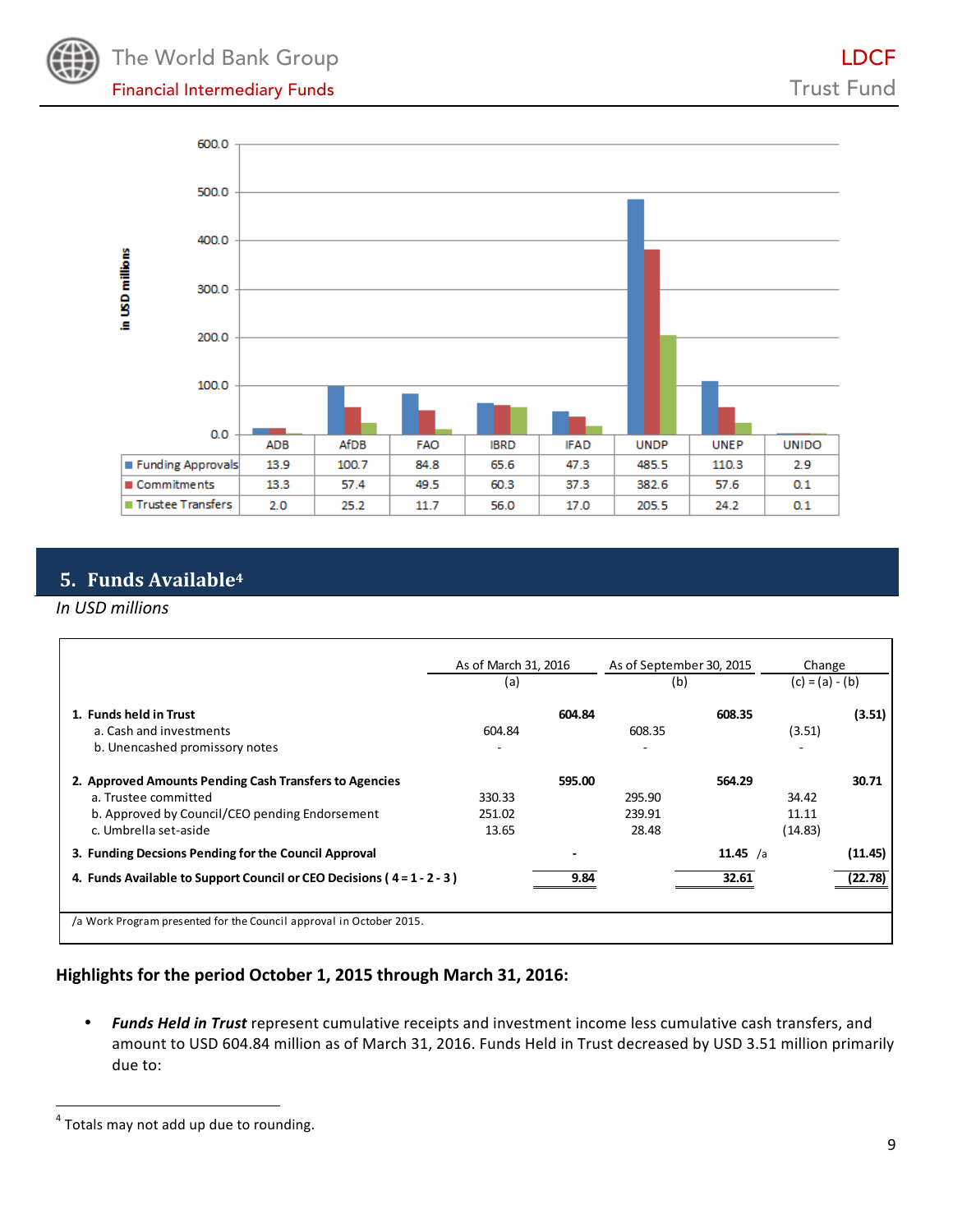- o Cash transfers to recipients amounting to USD 36.62 million.
- $\circ$  Offset by contributions received from Finland (EUR 1.6 million), Germany (EUR 25 million), Iceland (USD 150,000) and Switzerland (CHF 1 million) during the period October 1, 2015 to March 31, 2016 valued at USDeq. 29.71 million.
- $\circ$  Offset by investment income received during the period October 1, 2015 to March 31, 2016 amounting to USD 3.39 million.
- **Funding Decisions Pending Cash Transfer to agencies** arising from the LDCF/SCCF Council approvals amounted to USD 595 million, representing an increase of USD 30.71 million since September 30, 2015.
- Funding Availability amounts to USD 9.84 million representing a decrease of USD 22.78 million over the prior reporting period as a result of new funding decisions made by the LDCF/SCCF Council and the CEO from October 1, 2015 to March 31, 2016 exceeding donor payments received during the same period.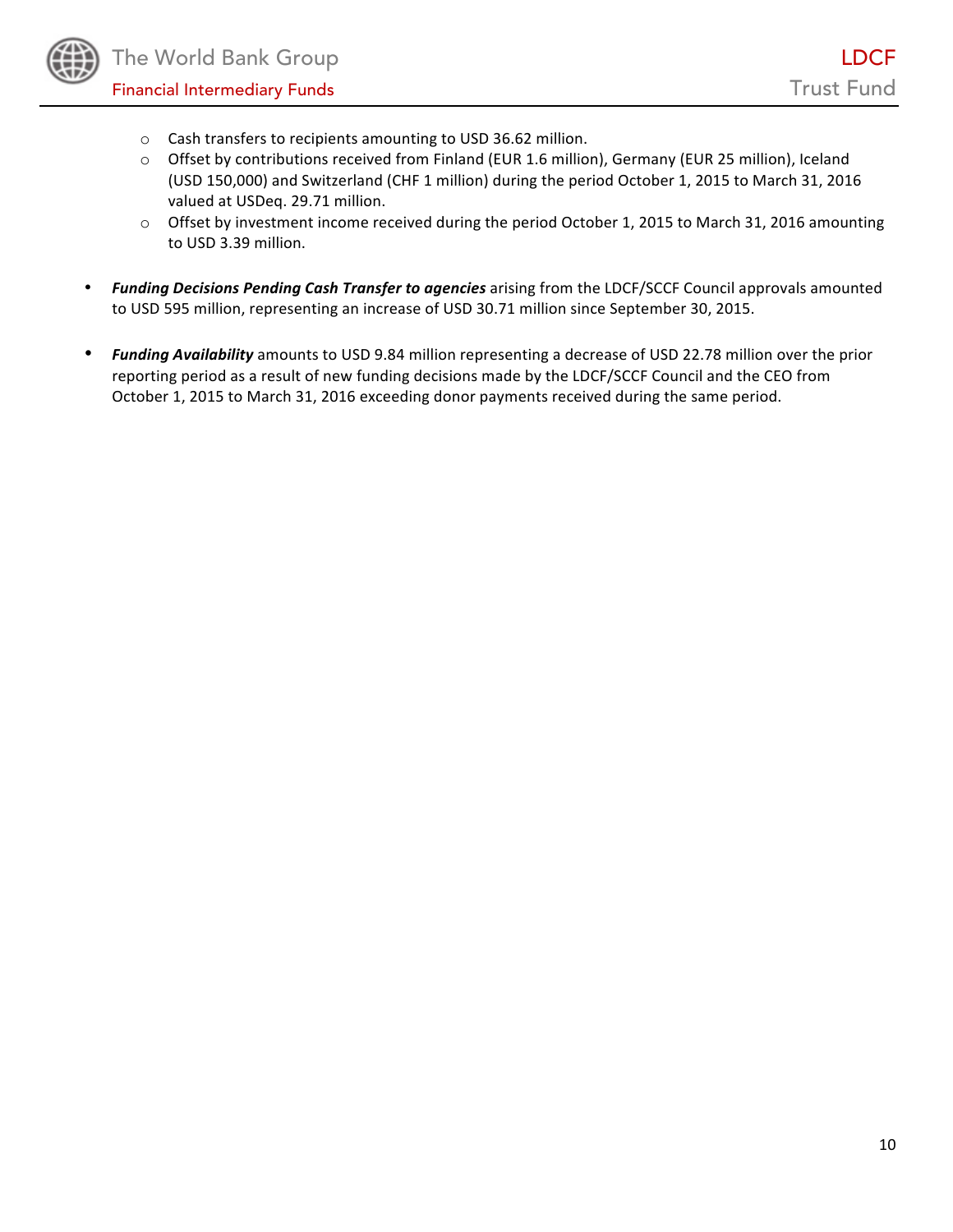

**Annex I - Cumulative Funding Decisions Details by Activity and Agency<sup>5</sup>** *as of March 31, 2016*

*In USD millions*

 5 Totals may not add up due to rounding.